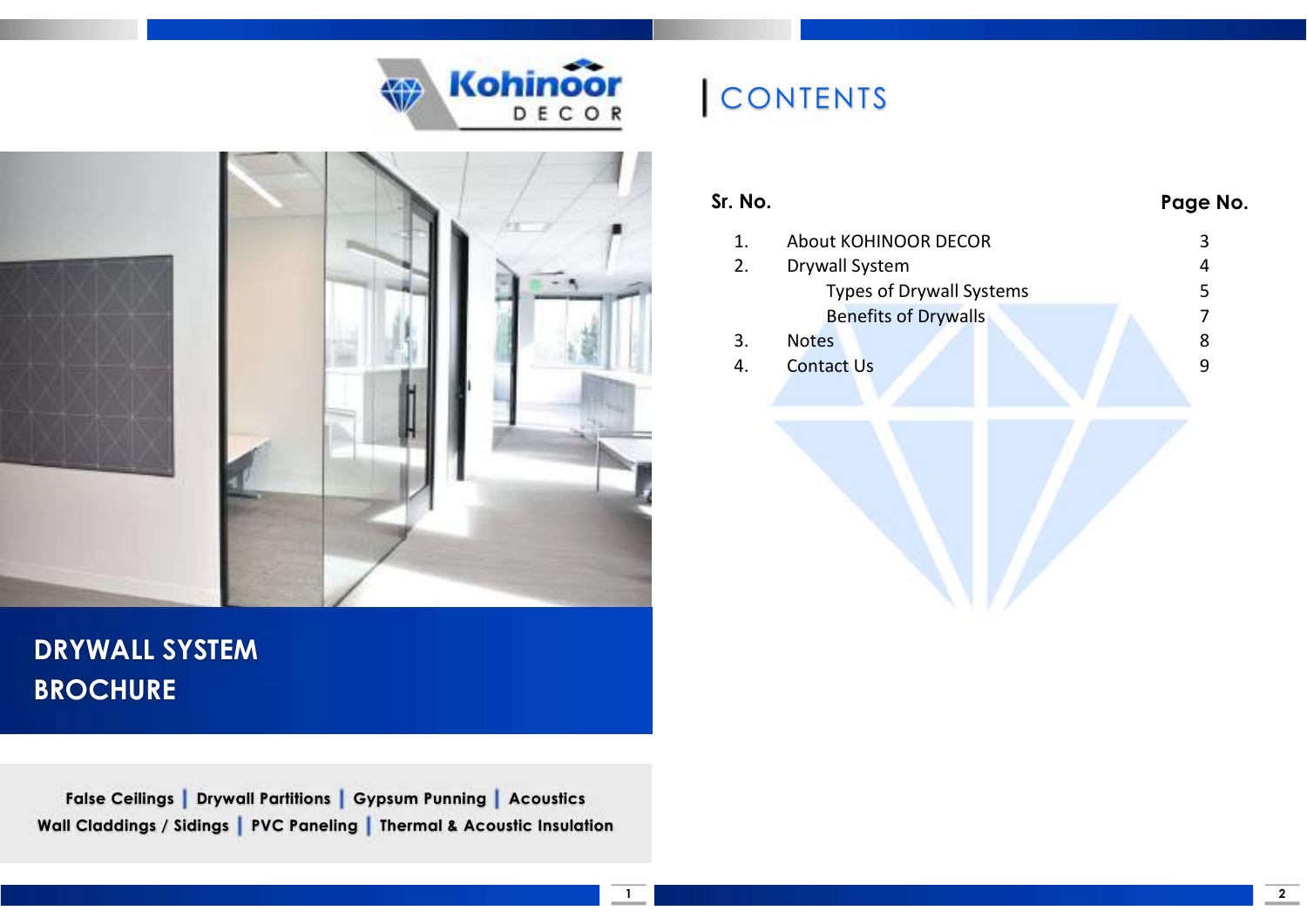## About KOHINOOR DECOR

### Who we are?

Incorporated int the year 1998, we 'Kohinoor Decor' are a sole proprietorship-based firm engaged as the foremost wholesale supplier and service provider for Interior designing and False Ceiling Products (Gypsum Plaster, Plaster of Paris, Gypsum Boards, P.O.P. Sheets, Metal Framing Accessories – G.I. Ceiling Sections, Aluminium Ceiling Tiles, Metal Ceiling Tiles, PVC Panels) and False Ceiling Services. Our products are high in demand due to their premium quality and affordable prices. Furthermore, we ensure to timely deliver these products to our clients, through this we have gained a huge client's base in the market. Under the direction of our mentor 'Mr. Mohd. Ilyas Sheikh (Proprietor)', we have been able to achieve a reputed name in the industry.

We, at Kohinoor Decor, one of the most recognized and leading manufacturing and trading firms in Nagpur, provide you with different types of Interior Designing, Gypsum False Ceiling (Residential/ Commercial), Installations, Maintenance or repairing at a professional rate of prescribed designs.

Our business is generally known for its next level ceiling designs, their resistance to extreme weather conditions, ease of services provided and skilled installations by workers.

We also take part in trading all varieties of ceiling products (Gypsum Powder, Gypsum Boards, Ceiling Tiles, Ceiling Sections, Gypsum and Plaster of Paris sheets) at a much cost-effective rate.

## DRYWALL SYSTEM



A high performance lightweight interior wall system consisting of a GI steel frame, encased in gypsum plasterboards on either side attached with self-drilling drywall screws. The joints are then taped and finished with gypsum jointing compounds.

Drywalls take lesser time, is easier to install and requires less labour as compared to any other conventional methodologies such as brick/block. Drywalls provide excellent sound insulation and superior fire-resistant properties. Among other advantages, Drywalls result in significant structural cost savings, as it is much lighter than conventional brick/block systems. We have developed strong technical capabilities with its centralized design team to support you with cost and performance-optimized drywall solutions for your projects

### From our Executive Owner,

With my 25 years of experience in this stream of interior designing, false ceiling contracts and all related Gypsum works, I have been able to recognize every bit of trading and supplying every commodity in this scenario.

Our business usually deals with better customer satisfaction with every ease of better execution of the work. Our executing staff never fails to perform their tasks regardless of the direction they have been given.

Mohd. Ilyas Sheikh Owner and Founder at Kohinoor Decor, Nagpur

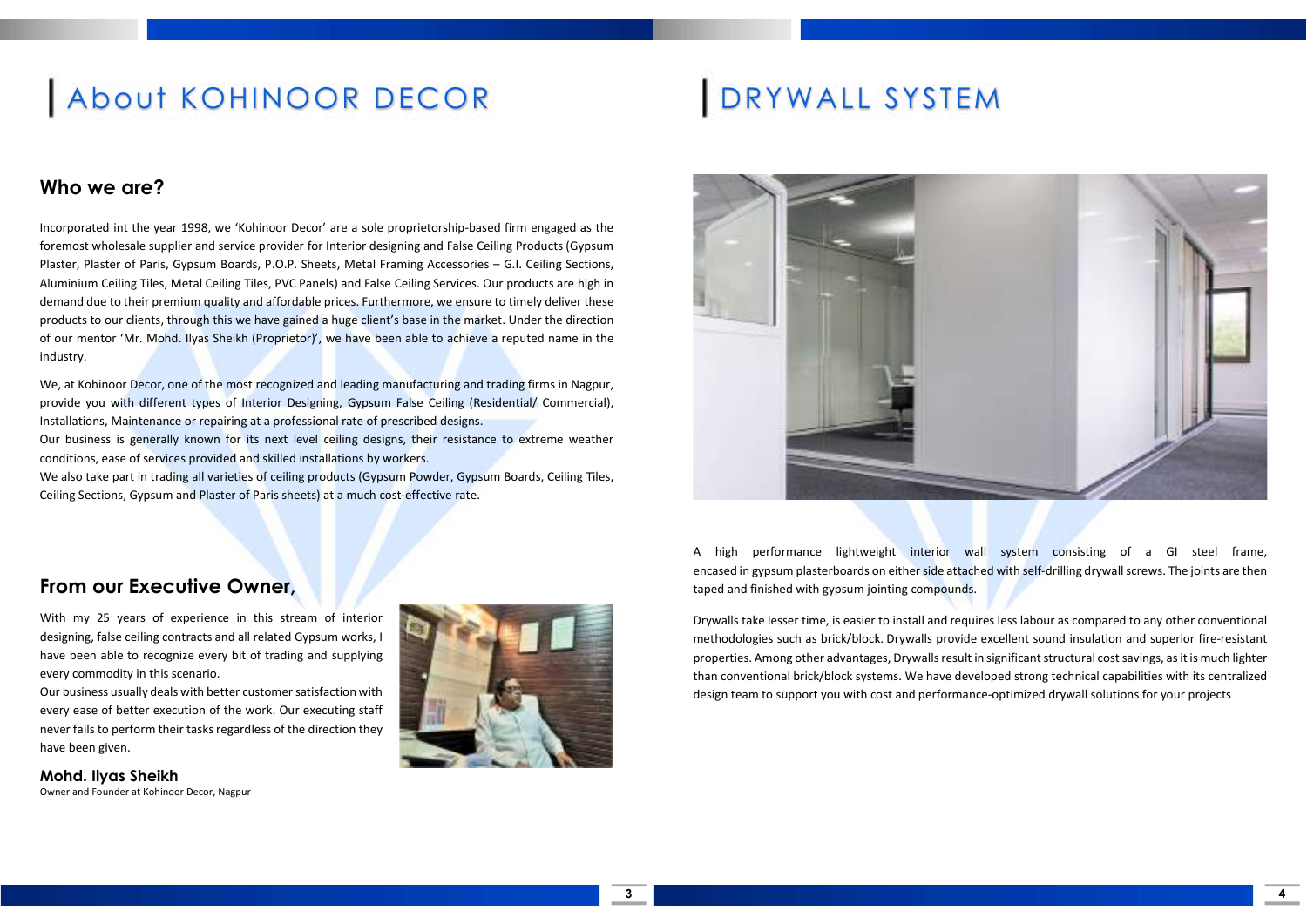### Types of Drywall Systems



#### Interior Partition Systems

- ► These systems basically used for partitioning in commercial offices (cabin to cabin).
- ► The thickness varies from 75mm to 100mm.
- ► Provide acoustics upto 45dB and passive fire protection from 30mins to 60 mins.

6

- ► Light weight partition (varies from 20kg/m2 to 30kg/m2).
- ► Flexible and easy to install.
- ► High Quality of interior finish.

### Dry Lining Systems

- ► Suited specially for lining of interior of exterior walls.
- ► Less or no background preparation like plasters is required as this system contains adjustable brackets.
- ► Improved thermal, sound and fire insulation of masonry walls.



#### Performance Partition Systems

- ► These systems are used for hotels, hospitals, residential, entertainment (cinema wall) and industrial sector.
- ► High level of acoustics (50dB to 70dB) can be achieved.
- ► Provides passive fire protection (1hr to 4hr).

can be done.

- ► Flexible and easy to install.
- ► High Quality of interior finish.
- ► Various types of loading (TV, Head Board, Heavy Fixtures)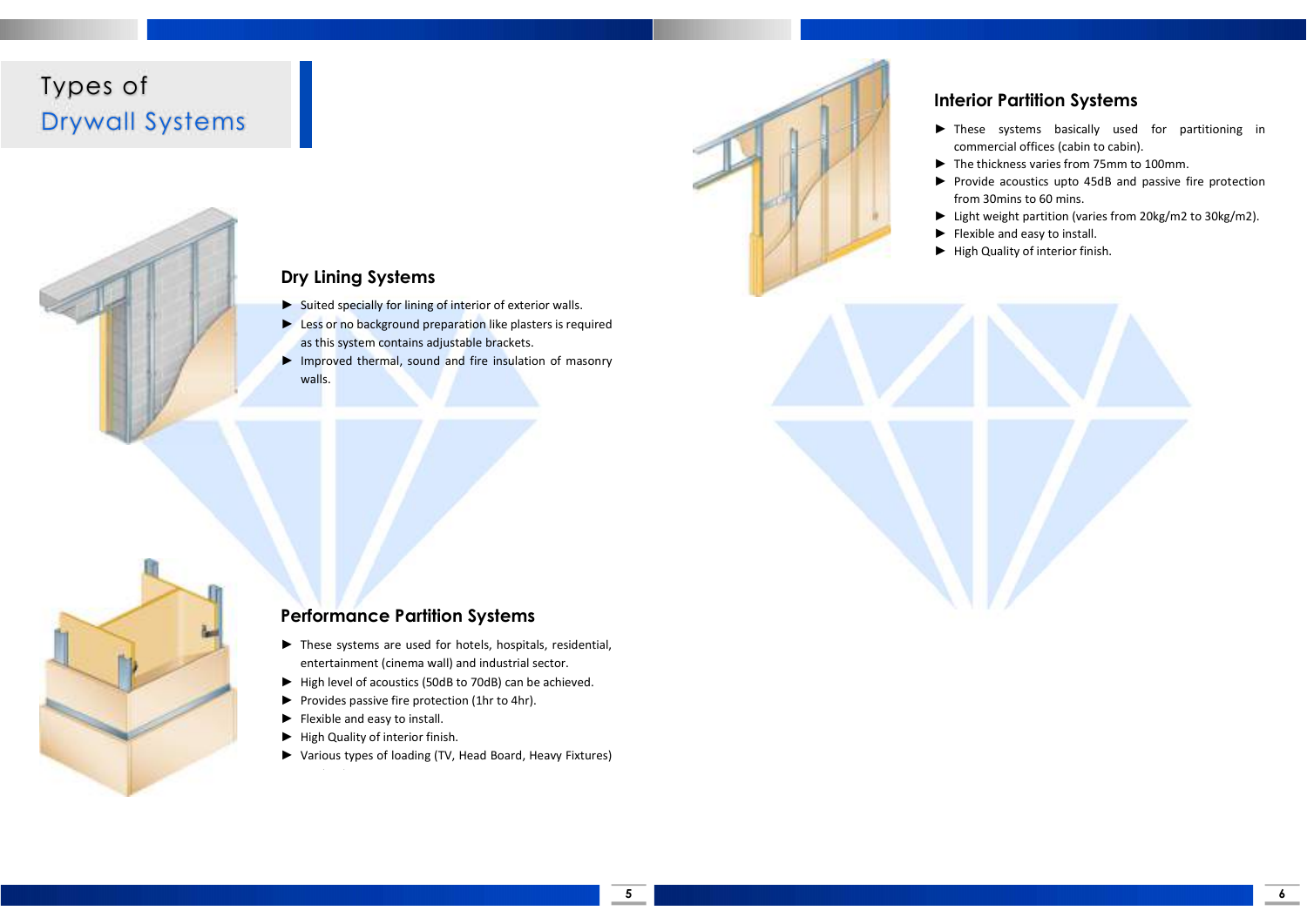Benefits of Drywalls